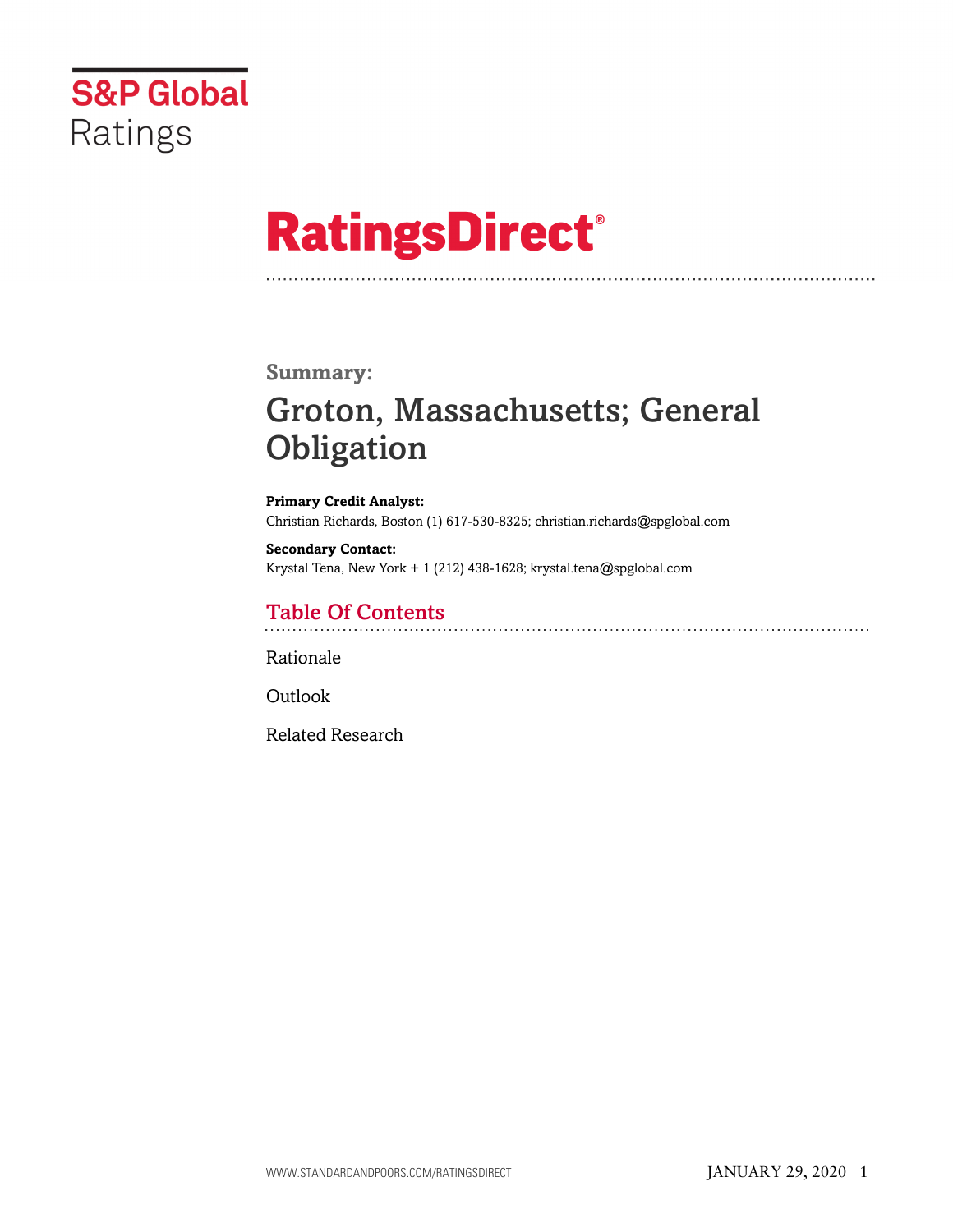# **Summary:** Groton, Massachusetts; General Obligation

| <b>Credit Profile</b>                                                        |                  |          |  |
|------------------------------------------------------------------------------|------------------|----------|--|
| US\$6.25 mil GO muni purpose loan of 2020 bnds dtd 02/20/2020 due 02/15/2041 |                  |          |  |
| Long Term Rating                                                             | AAA/Stable       | New      |  |
| <b>Groton Twn GO</b>                                                         |                  |          |  |
| <b>Unenhanced Rating</b>                                                     | AAA(SPUR)/Stable | Affirmed |  |

## <span id="page-1-0"></span>Rationale

S&P Global Ratings assigned its 'AAA' long-term rating to Groton, Mass.' series 2020 general obligation (GO) municipal-purpose loan bonds. At the same time, we affirmed our 'AAA' rating on the town's outstanding GO debt. The outlook is stable.

#### Security and use of proceeds

The town's full-faith-and-credit pledge, subject to limitations of Proposition 2-1/2, secures the series 2018 GO bonds. While the town voted to exempt a portion of the 2020 bonds from Proposition 2-1/2 levy limitations, we have not made a rating distinction between the town's limited-tax GO pledge and its general creditworthiness. Despite limitations imposed by the commonwealth levy limit law on a portion of the bonds, the tax limitation imposed on the town's ability to raise revenue and the fungibility of those resources are already embedded in our analysis of its financial and economic conditions.

Groton's GO debt is eligible to be rated above the sovereign because we believe the town can maintain better credit characteristics than the U.S. in a stress scenario. Under our criteria, titled "Ratings Above The Sovereign: Corporate And Government Ratings—Methodology And Assumptions" (published Nov. 19, 2013, on RatingsDirect), Groton has a predominantly locally derived revenue source, with approximately 86% of general fund revenue coming from property taxes. The town also has independent taxing authority and independent treasury management from the federal government.

We understand that officials intend to use proceeds from the bonds to fund a public works facility, a library roof, and a fire engine.

#### Credit overview

Groton's comprehensive budget development process and emphasis on long-term capital and financial planning result in consistent financial performance. The primarily residential town is seeing continued appreciation in its tax base, along with material new commercial development. We believe its pension and other postemployment benefit (OPEB) costs could pressure the budget over the long term, along with significant debt plans for a new elementary school. However, we currently expect management to incorporate these rising costs into the budget, without pressuring reserves or liquidity.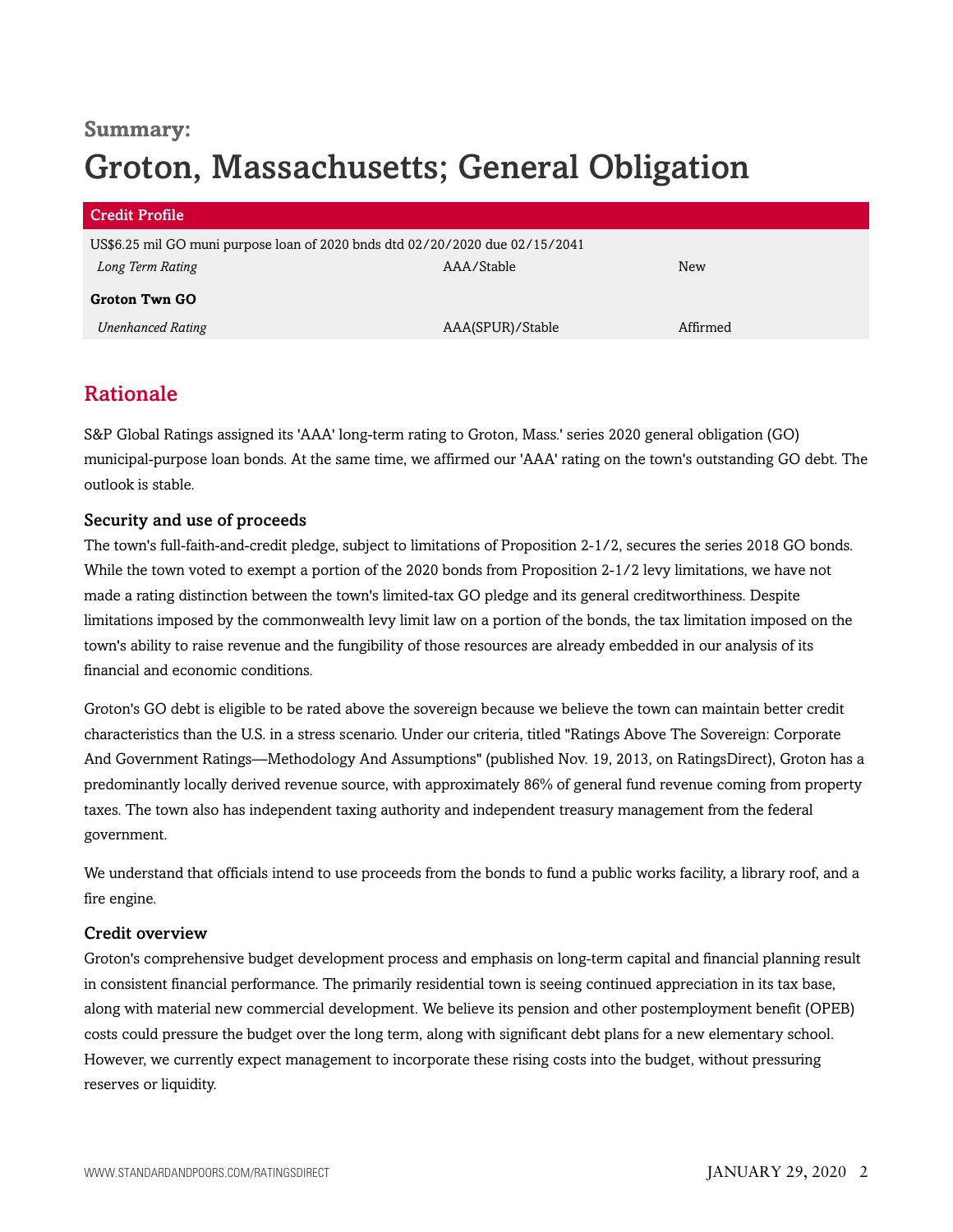The long-term rating further reflects the following factors for the town:

- Very strong economy, with access to a broad and diverse metropolitan statistical area (MSA);
- Very strong management, with strong financial policies and practices under our Financial Management Assessment (FMA) methodology;
- Strong budgetary performance, with a slight operating deficit in the general fund but a slight operating surplus at the total governmental fund level in fiscal 2019;
- Strong budgetary flexibility, with an available fund balance in fiscal 2019 of 11.7% of operating expenditures;
- Very strong liquidity, with total government available cash at 20.3% of total governmental fund expenditures and 5.0x governmental debt service, and access to external liquidity we consider strong;
- Strong debt and contingent liability position, with debt service carrying charges at 4.1% of expenditures and net direct debt that is 54.4% of total governmental fund revenue, as well as low overall net debt at less than 3% of market value, but significant medium-term debt plans; and
- Strong institutional framework score.

#### Very strong economy

We consider Groton's economy very strong. The town, with a population of 11,644, is a primarily residential community approximately 18 miles west of Lowell and 42 miles northwest of Boston in Middlesex County. It is in the Boston-Cambridge-Newton MSA, which we consider to be broad and diverse. The town has a projected per capita effective buying income of 182% of the national level and per capita market value of \$166,639. Overall, market value grew by 8.6% over the past year to \$1.9 billion in 2020. The county unemployment rate was 2.7% in 2018.

While many residents commute to nearby regional employment centers, including Lowell and Boston, as well as southern New Hampshire, management reports ongoing residential and commercial development in Groton itself. The local economic base features employers in government, health care, education, business and commercial services, and commercial retail.

Residential property makes up about 94% of total assessed value (AV), while commercial and industrial combined account for about 4.5% of total taxable AV. The town continues to see growth in total AV, reaching \$1.94 billion in 2020, a 16.3% increase from 2018. While the AV growth primarily reflected the 16.5% growth in the residential value over the same period, management notes several commercial properties are helping generate additional revenues. Notably, the Groton Inn--a historic hotel that was closed following a fire in 2011--underwent redevelopment into a hotel and restaurant and become one of the leading employers and taxpayers. The Inn is looking to expand and is generating growth in the local room occupancy tax. Additionally, a local non-profit is constructing a 2,500-set concert arena, which management reports is generating additional commercial development interest.

Due to Groton's stable and primarily residential tax base, in conjunction with new development and access to the broad and diverse Boston MSA, we expect the economy to remain very strong through the two-year outlook period.

#### Very strong management

We view the town's management as very strong, with strong financial policies and practices under our FMA methodology, indicating financial practices are strong, well embedded, and likely sustainable.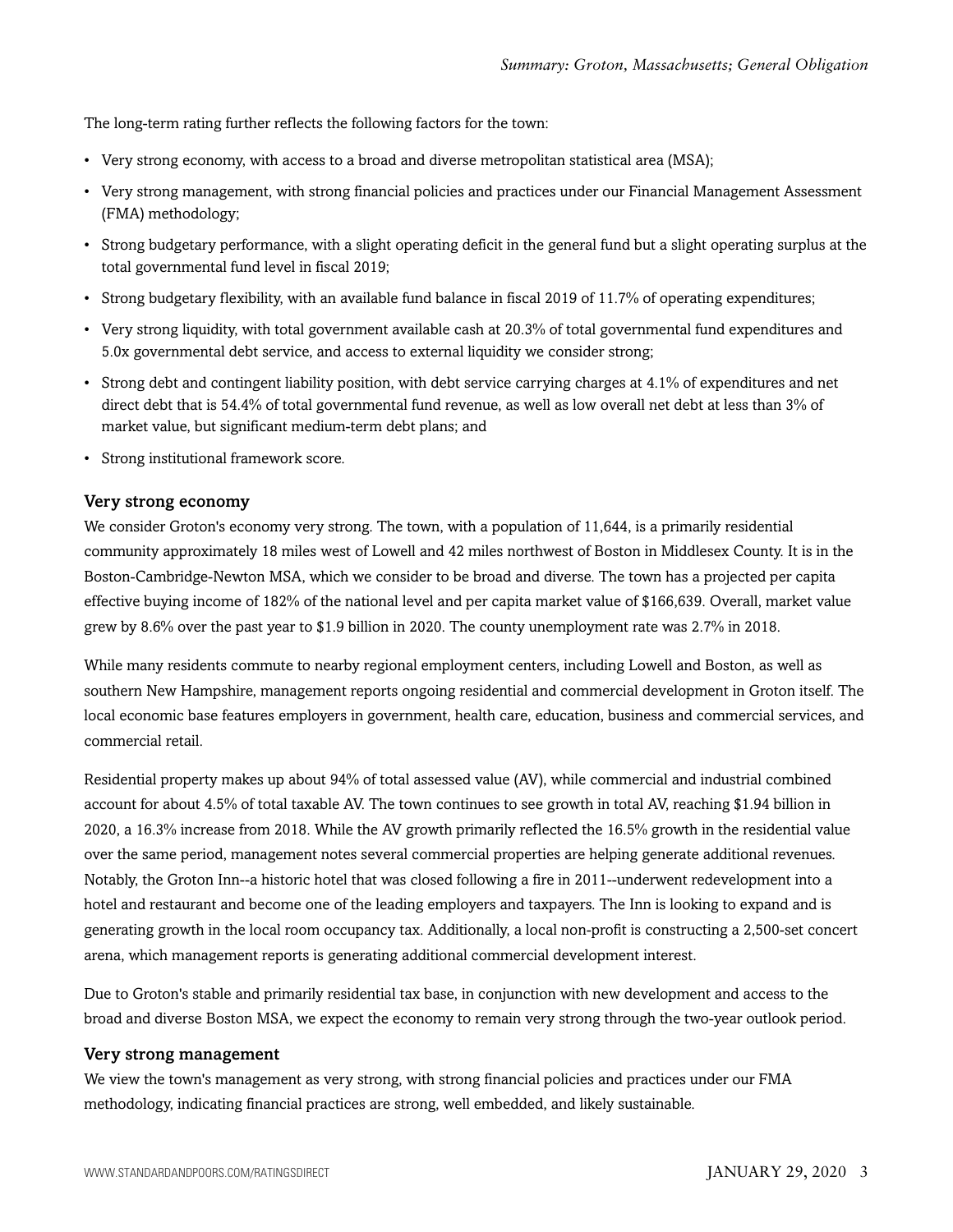Key budget development and monitoring practices are set forth in the town charter. Groton's financial management team uses three years of historical data to build annual revenue and expenditure assumptions. In preparation of its annual budget, management works alongside department managers to review annual operation requests and prioritize operating expenditures. Finance officials closely monitor tax base growth to estimate changes in local tax revenue and the tax rate. During each fiscal year, Groton monitors the budget regularly, reporting budget-to-actual results to the board of finance and Board of Selectmen quarterly. Furthermore, it maintains a formal investment policy that adheres to state statutes governing investments and officials report earnings and holdings quarterly.

In accordance with its town charter, Groton also maintains a strong focus on long-term capital planning, evidenced by a five-year capital improvement plan (CIP) that identifies projects and costs across all departments. The town updates its CIP annually and details pay-as-you-go funding and bond financing of all capital projects. Groton also develops a comprehensive five-year financial forecast in its budget development process, which features a sensitivity analysis of key revenue and expenditure assumptions, which allows the town to manage decisions and changes related to future operations, capital projects, and debt service.

Furthermore, management has historically met and sustained reserves in accordance with its fund balance policy. The formal policy calls for its general fund stabilization balance to be maintained at a minimum of 5% of annual operating expenditures. The policy indicates that this minimum reserve target assists with managing cash flows in the event of a revenue shortfall and unexpected changes in expenditures. The town also adopted a formal debt management policy that sets forth guidelines for issuing debt and measurable debt affordability benchmarks. The policy limits annual debt service to 5% or less of operating expenditures.

#### Strong budgetary performance

Groton's budgetary performance is strong, in our opinion. The town had slight deficit operating results in the general fund of negative 0.8% of expenditures, but a slight surplus result across all governmental funds of 0.7% in fiscal 2019.

We adjusted budgetary performance to account for transfers into and out of the general fund, a one-time expenditure for a capital design study, and the expenditure of bond proceeds. Entering fiscal 2019, the town wanted to reduce excess undesignated reserves in the general fund. The approximately \$593,000 drawdown in the general fund on a GAAP basis was primarily due to a \$296,000 capital project design expenditure and a \$504,000 bond anticipation note (BAN) principal payment. Following adjustments, we view the town's general and total governmental performance as approximately break-even.

We expect Groton to maintain strong budgetary performance over the next several years, largely due to its comprehensive budgeting development and monitoring framework, coupled with its manageable expenditure and fixed-cost profile. Furthermore, the town benefits from an overall stable and strong revenue profile, with local property taxes accounting for 86% of general fund audited revenues in 2019. Excise taxes were about 5%, and intergovernmental aid was 3%.

Fiscal 2020 budgeted expenditures total \$41.9 million, a 4.6% increase from 2019. The 2020 budget includes improved fire department coverage, which management notes is resulting in an increase in ambulance receipts alongside the higher expenditure. At the midpoint of the year, management is forecasting year-end results similar to 2019. The 2021 budget process is underway, with management having submitted its initial budget to the board. Of particular note, the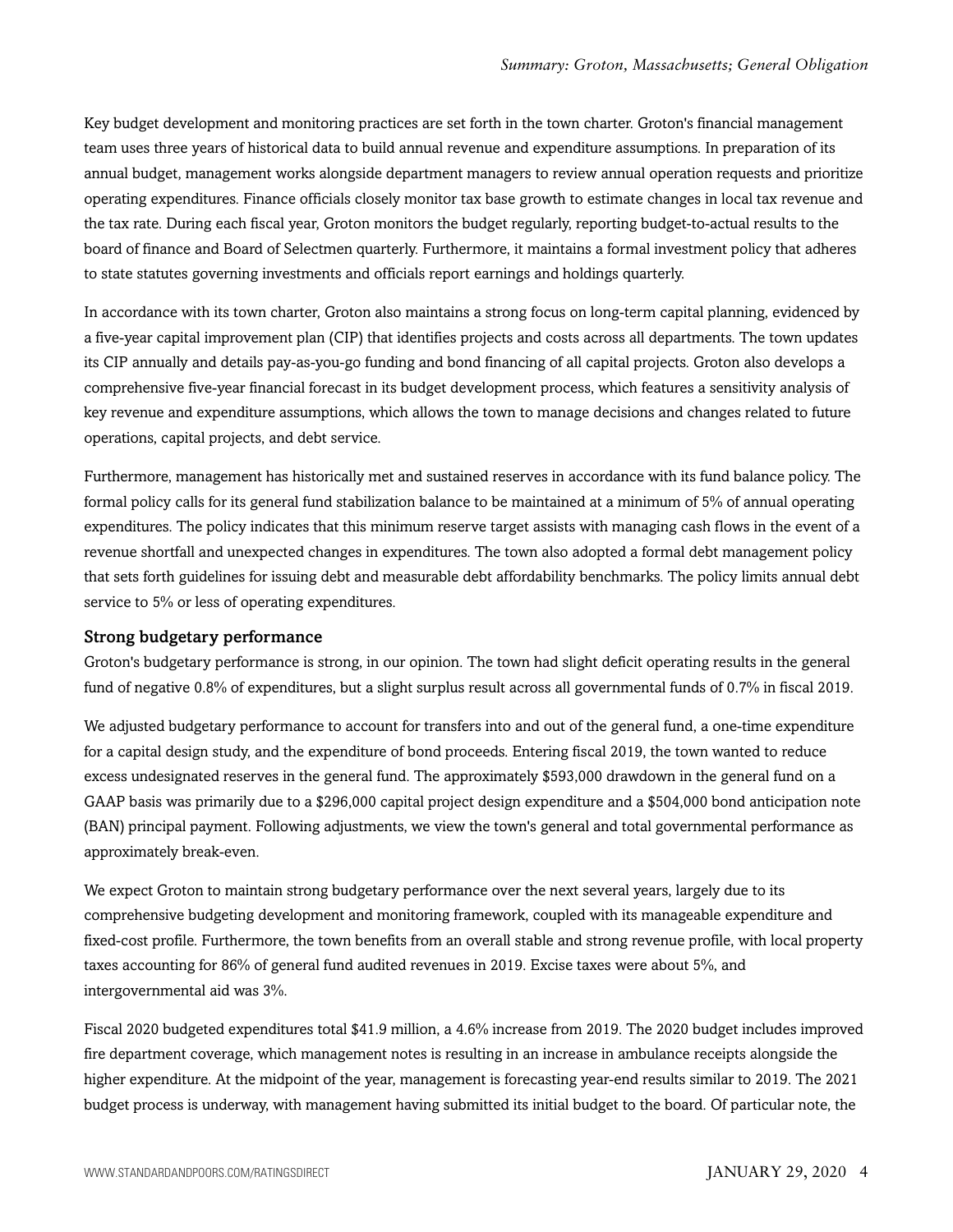school district is facing increased special education costs, which are likely to increase the town's assessment. Despite increasing costs, we believe Groton will maintain strong performance over our two-year outlook period.

#### Strong budgetary flexibility

Groton's budgetary flexibility is strong, in our view, with an available fund balance in fiscal 2019 of 11.7% of operating expenditures, or \$4.4 million.

The town's available reserves grew to 14.3% of adjusted general fund expenditures in 2017, or about \$4.96 million. Available reserves declined to 12.8% (\$4.6 million) at the end of 2018, and to 11.7% (\$4.4 million) at the close of 2019. The town actively shifted unassigned general fund reserves to committed, to set aside funds for the school district's capital stabilization fund, essentially prefunding increased district assessments. We do not anticipate reserves materially changing over the next few years.

In accordance with its town charter, its formal reserve policy stipulates that the town maintain a general fund stabilization reserve minimum of at least 5% of current-year operating expenditures. Although we do not incorporate additional reserves into our calculation of the town's flexibility, we note that Groton maintains a municipal capital stabilization reserve at 1.5% of the current town budget and an excess and deficiency (E&D) reserve fund minimum of 1% of the current town budget. Groton has historically built and sustained reserves in excess of these amounts.

#### Very strong liquidity

In our opinion, Groton's liquidity is very strong, with total government available cash at 20.3% of total governmental fund expenditures and 5.0x governmental debt service in 2019. In our view, the town has strong access to external liquidity if necessary.

Groton is a regular market participant that issued debt frequently over the past 20 years, including GO bonds and short-term BANs. The town has no variable-rate or direct-purchase debt nor does it have any contingent liquidity risks from financial instruments with payment provisions that change on the occurrence of certain events. Town investments are subject to commonwealth laws, and Groton invests its cash in low-risk assets, including the Massachusetts Municipal Depository Trust, money markets, and short-term certificates of deposit. For these reasons, the town's available cash position remains strong and stable, and we expect its liquidity profile to remain very strong over the next two years.

#### Strong debt and contingent liability profile

In our view, Groton's debt and contingent liability profile is strong. Total governmental fund debt service is 4.1% of total governmental fund expenditures, and net direct debt is 54.4% of total governmental fund revenue. Overall net debt is low at 1.6% of market value, which is, in our view, a positive credit factor. Weakening our view of the town's debt profile are its significant medium-term debt plans.

After this issuance, Groton will have about \$25 million in total direct debt outstanding, of which about \$3 million is self-supporting enterprise debt. In addition, its proportionate share of overlapping debt is \$8.5 million. We understand that the town expects to issue the local share for a new elementary school on behalf of the school district, which is estimated at \$40 million-\$50 million. While the debt authorization has not gone to voters for approval, we elected to incorporate it into our view of the town's debt plans. Given the size of the issuance relative to the current debt burden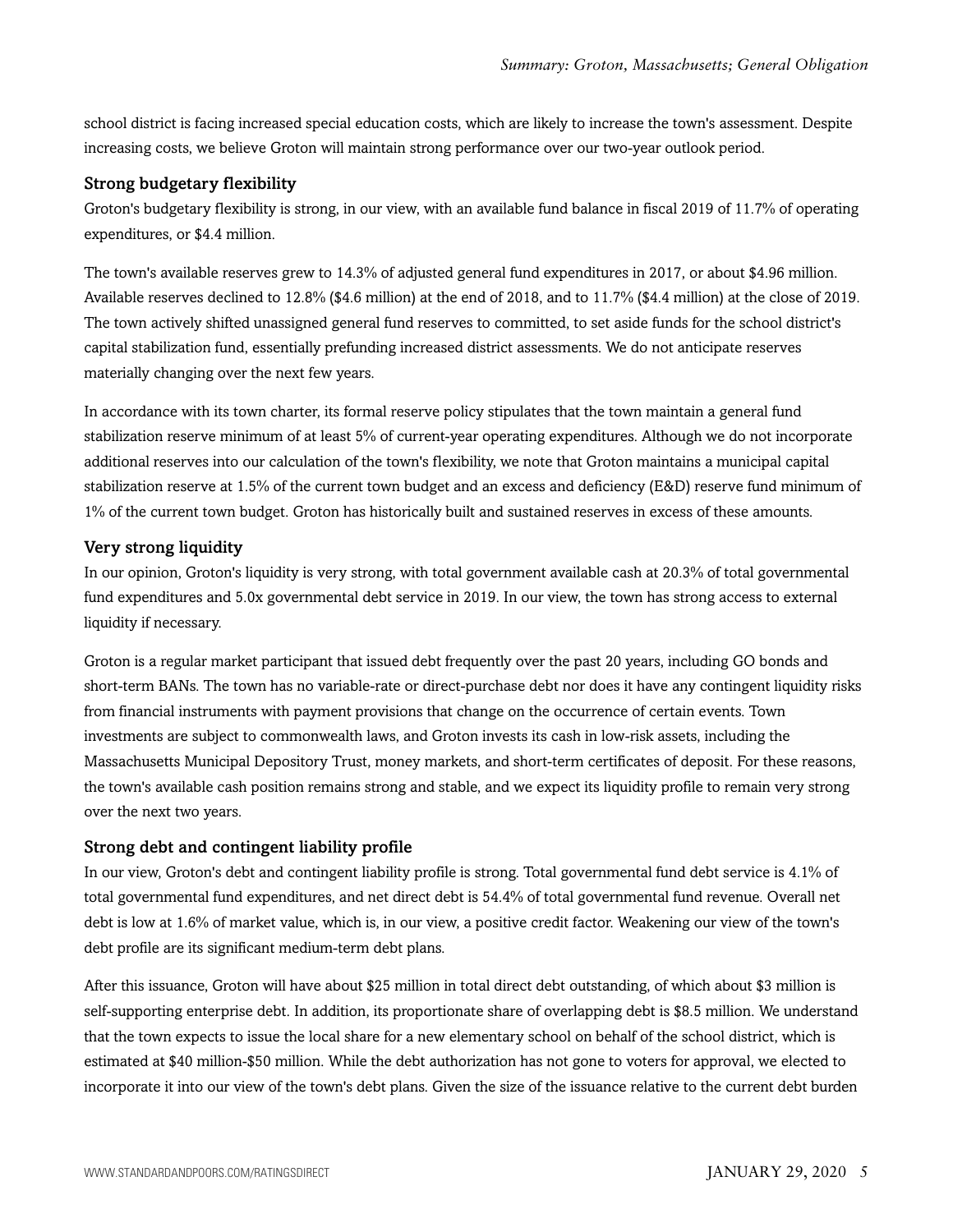and budget, we could significantly revise our view of the town's debt profile over the next several years.

Groton's combined required pension and actual OPEB contributions totaled 6.1% of total governmental fund expenditures in 2019. Of that amount, 5.1% represented required contributions to pension obligations, and 1.0% represented OPEB payments. The town made its full annual required pension contribution in 2019.

#### Pension and other postemployment benefits

- Despite the pension system's low funded ratio, we do not currently view retirement liabilities as a credit pressure, due to the town's low fixed costs and significant financial planning.
- While the use of an actuarially determined contribution (ADC) is a positive, we believe some of the assumptions used to build the pension ADC reflect what we view as slightly weak assumptions and methodologies, which we believe increases the risk of unexpected contribution escalations.
- Although OPEB liabilities are funded on a pay-as-you-go basis, costs remain low and the town is prefunding the obligation. The town has a net OPEB liability of \$8.8 million, and the trust is 2.4% funded. Additionally, the electric light enterprise fund has a net OPEB liability of \$140,000 and a trust that is 89% funded.

As of June 30, 2019, the town participates in the following pension plan:

• Middlesex County Retirement System: 46.4% funded with a \$23.3 million proportionate share of the net pension liability.

The Middlesex County Retirement System is a cost-sharing, multiple-employer system. The system has revised certain actuarial assumptions in recent years, including lowering the discount rate to the current 7.5% and the inflation rate to 3.25%. However, we believe the discount rate remains high, along with permissible mortality tables. We believe the 17-year closed amortization schedule is a positive, but the payroll growth assumptions could be optimistic. The system fell short of our static and minimum funding progress calculations in the most recent year, indicating it is neither fully addressing current costs nor making progress in addressing the unfunded liability.

We believe pension and OPEB costs remain manageable. However, if total fixed costs were to rise significantly as a percentage of expenditures, due to the increased debt burden or rising retirement costs, it could pressure the liabilities profile and the overall rating outside of the outlook period.

#### Strong institutional framework

<span id="page-5-0"></span>The institutional framework score for Massachusetts municipalities is strong.

## **Outlook**

The stable outlook reflects S&P Global Ratings' expectation that Groton's will sustain very strong economic and management conditions that have contributed to stable and overall predictable budgetary performance over the last three years. As a result, we believe Groton will likely maintain its strong flexibility and very strong liquidity profiles. Over the next two years, steady economic development should continue to support steady tax base growth and provide additional future tax revenue, which will likely ensure a stable budgetary environment. For these reasons, we do not expect to change the rating within the two-year outlook horizon.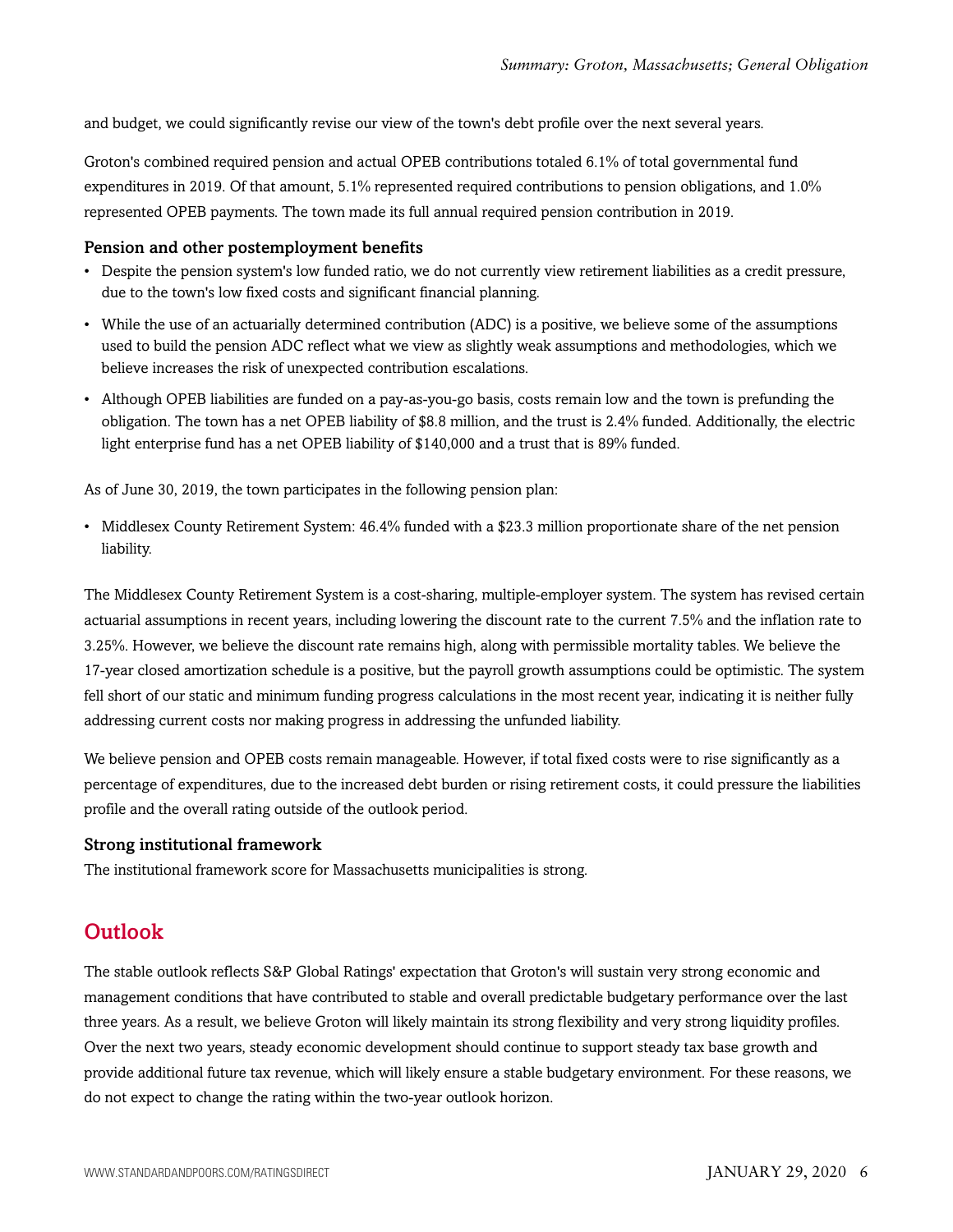However, if budgetary performance were to deteriorate--due to pressure from growing fixed costs or otherwise--leading to a significant deterioration in reserves or liquidity, we could lower the rating.

# <span id="page-6-0"></span>Related Research

- S&P Public Finance Local GO Criteria: How We Adjust Data For Analytic Consistency, Sept. 12, 2013
- Criteria Guidance: Assessing U.S. Public Finance Pension And Other Postemployment Obligations For GO Debt, Local Government GO Ratings, And State Ratings, Oct. 7, 2019

| Ratings Detail (As Of January 29, 2020)     |                  |          |
|---------------------------------------------|------------------|----------|
| Groton Twn GO rfdg bnds                     |                  |          |
| Long Term Rating                            | AAA/Stable       | Affirmed |
| <b>Groton Twn GO</b>                        |                  |          |
| <b>Unenhanced Rating</b>                    | AAA(SPUR)/Stable | Affirmed |
| Many issues are enhanced by bond insurance. |                  |          |

Certain terms used in this report, particularly certain adjectives used to express our view on rating relevant factors, have specific meanings ascribed to them in our criteria, and should therefore be read in conjunction with such criteria. Please see Ratings Criteria at www.standardandpoors.com for further information. Complete ratings information is available to subscribers of RatingsDirect at www.capitaliq.com. All ratings affected by this rating action can be found on S&P Global Ratings' public website at www.standardandpoors.com. Use the Ratings search box located in the left column.